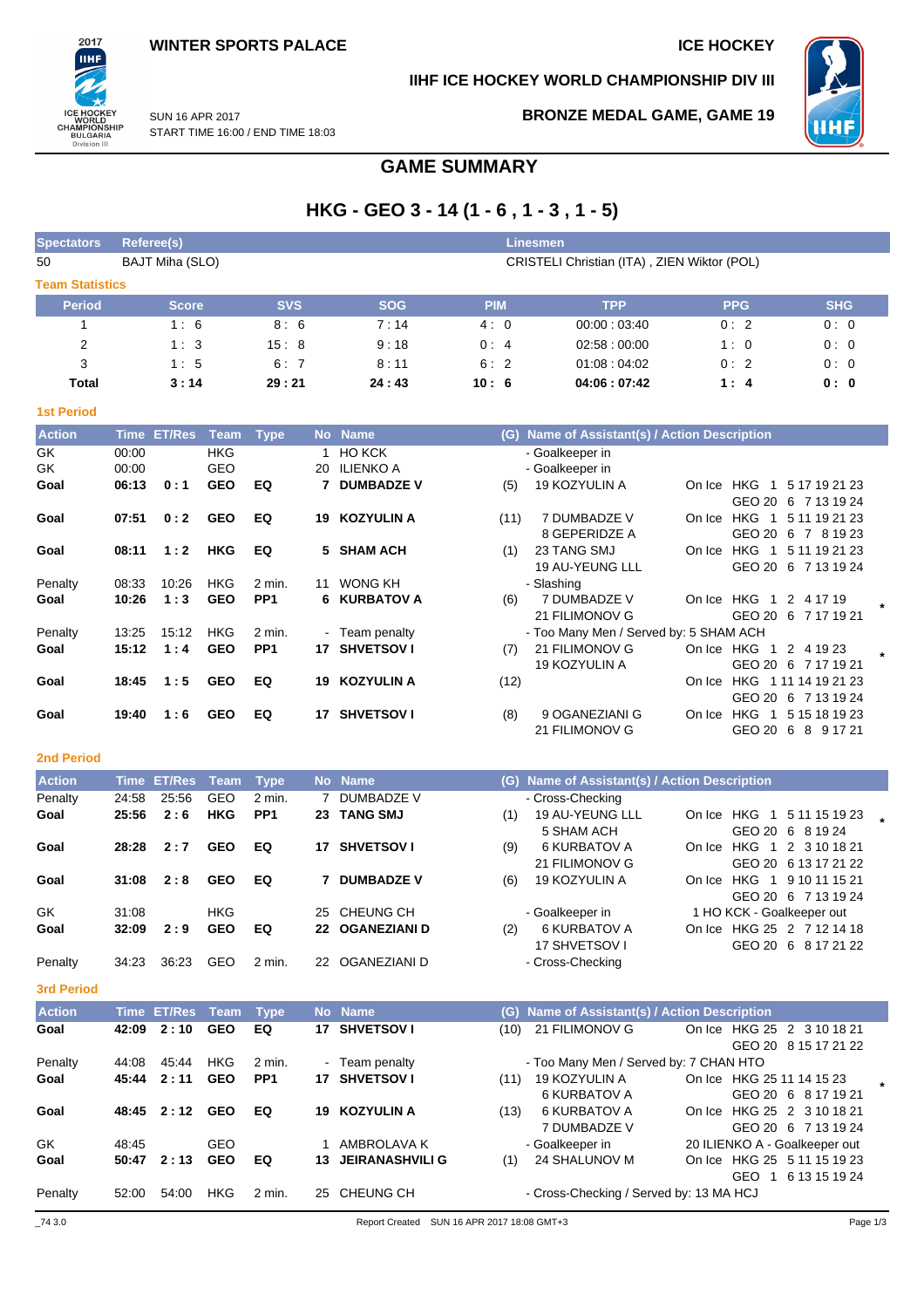# **WINTER SPORTS PALACE ICE HOCKEY**



**IIHF ICE HOCKEY WORLD CHAMPIONSHIP DIV III**



# **BRONZE MEDAL GAME, GAME 19**

**Action Time ET/Res Team Type No Name (G) Name of Assistant(s) / Action Description** Penalty 53:08 55:08 GEO 2 min. 7 DUMBADZE V - Hooking<br>
Goal 53:38 3:13 HKG EQ 23 TANG SMJ (2) **Goal 53:38 3 : 13 HKG EQ 23 TANG SMJ** (2) On Ice HKG 25 5 15 18 23 Penalty 55:23 56:41 HKG 2 min. 12 KAN SH - Slashing **Goal 56:41 3 : 14 GEO PP1 22 OGANEZIANI D** (3) 19 KOZYULIN A GK 60:00 HKG 60:00 HKG 60:00 HKG 25 CHEUNG CH - Goalkeeper out GK 60:00 GEO 60:00 GEO 60:00 GEO 60:00 GEO 60:00 GEO 60:00 GEO 60:00 GEO 60:00 GEO 60:00 GEO 60:00 GEO 60:00 GEO

START TIME 16:00 / END TIME 18:03

SUN 16 APR 2017

# GEO 1 6 13 17 19 17 SHVETSOV I On Ice HKG 25 2 7 14 15 **\*** GEO 1 6 13 17 19 22 out

## **Goalkeeper Records**

### **Team : HKG - Hong Kong Team : GEO - Georgia**

| No Name            | <b>SVS</b> | MIP.  | No Name           |    | <b>SVS</b> | MIP.  |
|--------------------|------------|-------|-------------------|----|------------|-------|
| HO King Chi King   |            | 31:08 | 20 ILIENKO Andrei | 18 | 16         | 48:45 |
| 25 CHEUNG Ching Ho |            | 28:52 | AMBROLAVA Kakha   |    |            | 11:15 |

## **Game Statistics**

| Team : HKG (white) |                              |                |                |          |             |             |          |          |        |             |                |                      |                        |             |
|--------------------|------------------------------|----------------|----------------|----------|-------------|-------------|----------|----------|--------|-------------|----------------|----------------------|------------------------|-------------|
|                    | Head Coach: KAN Yeung Kit    |                |                |          |             |             |          |          |        |             |                | <b>Shots on Goal</b> |                        |             |
| <b>No Pos</b>      | <b>Name</b>                  | G              | A              | P        | <b>PIM</b>  | $FO+$       | FO-      | $FO+/-$  | FO%    |             | $\overline{2}$ | 3                    | <b>OT</b><br><b>TS</b> | $+/-$       |
| 2 D                | LEUNG Tony +C                | 0              | 0              | 0        | 0           | 0           | 0        | 0        | 0.00   | 0           | $\overline{2}$ | 0                    | 2                      | $-4$        |
| F<br>5             | SHAM Alvin Cheuk Him +A      |                |                | 2        | 0           | 17          |          | 10       | 70.83  | 2           |                |                      | 4                      | $-2$        |
| D<br>11            | WONG Ka Ho (BP)              | 0              | 0              | 0        | 2           | 0           | 0        | 0        | 0.00   | 1           | 2              | 0                    | 3                      | $-3$        |
| F<br>19            | AU-YEUNG Lennon Lok Lam      | 0              | $\overline{2}$ | 2        | 0           | $\mathbf 0$ | $\Omega$ | 0        | 0.00   | 0           |                |                      | 2                      | $-4$        |
| $\mathsf{F}$<br>23 | <b>TANG Shin Ming Jasper</b> | $\overline{2}$ |                | 3        | $\Omega$    | $\Omega$    | $\Omega$ | $\Omega$ | 0.00   | 2           | 2              | 3                    | 7                      | $-3$        |
| 12 F               | <b>KAN Siu Him</b>           | 0              | 0              | 0        | 2           | 5           |          | 4        | 83.33  |             |                | 0                    | 2                      | $-1$        |
| F<br>14            | CHAU Chi lok                 | 0              | 0              | $\Omega$ | $\mathbf 0$ | 3           |          | 2        | 75.00  | 0           | 0              | $\Omega$             | 0                      | $-2$        |
| D<br>15            | YEUNG Chun Ying              | 0              | $\Omega$       | $\Omega$ | $\Omega$    | $\Omega$    | $\Omega$ | $\Omega$ | 0.00   | $\Omega$    | $\Omega$       | $\Omega$             | $\Omega$               | $-2$        |
| F<br>17            | LAU Chi Lok                  | 0              | 0              | 0        | 0           | 0           | 0        | 0        | 0.00   | 0           | 0              | 0                    | 0                      | $-1$        |
| 18 D               | <b>FUNG Bun Yu Bernard</b>   | 0              | 0              | 0        | 0           | $\mathbf 0$ | 0        | 0        | 0.00   | 0           | 0              | 0                    | 0                      | $-4$        |
| 3 F                | <b>NGAN Cheuk Long</b>       | 0              | 0              | 0        | 0           |             | $\Omega$ | 1        | 100.00 | 0           | 0              |                      |                        | $-3$        |
| 4 F                | <b>SUEN Chun Fung</b>        | 0              | 0              | $\Omega$ | 0           | 0           | $\Omega$ | 0        | 0.00   | $\mathbf 0$ | 0              | $\Omega$             | $\Omega$               | $\mathbf 0$ |
| $\mathsf{F}$<br>7  | CHAN Hon To Otto             | 0              | 0              | 0        | 0           | 0           |          | -1       | 0.00   | 0           | 0              | 0                    | 0                      | $-1$        |
| F<br>10            | TAI Jeffrey Wing Cheong      | 0              | 0              | 0        | 0           | 5           | 5        | 0        | 50.00  |             | 0              | 0                    |                        | $-4$        |
| D<br>21            | CHEUNG Po Wang               | $\Omega$       | 0              | $\Omega$ | $\Omega$    | $\mathbf 0$ | $\Omega$ | $\Omega$ | 0.00   | 0           | $\Omega$       | $\overline{2}$       | 2                      | -6          |
| D<br>9             | <b>KAN Chun Keung</b>        | 0              | 0              | 0        | 0           | 1           | 0        | 1        | 100.00 | 0           | 0              | 0                    | 0                      | $-1$        |
| D<br>13            | MA Hon Chung Julian +A       | 0              | 0              | 0        | 0           | $\Omega$    | $\Omega$ | 0        | 0.00   | 0           | 0              | 0                    | 0                      | 0           |
| GK                 | HO King Chi King             | 0              | 0              | 0        | $\mathbf 0$ |             |          |          |        | Ω           | 0              | $\Omega$             |                        |             |
| 25 GK              | CHEUNG Ching Ho              |                | 0              | 0        | 2           |             |          |          |        |             | $\Omega$       | 0                    |                        |             |
| Total              |                              | 3              | 4              |          | 6           | 32          | 15       | 17       | 68.09  | 7           | 9              | 8                    | 24                     |             |

| Team: GEO (red) |                                        |    |                |             |            |       |                |          |        |          |                |                      |             |             |
|-----------------|----------------------------------------|----|----------------|-------------|------------|-------|----------------|----------|--------|----------|----------------|----------------------|-------------|-------------|
|                 | <b>Head Coach: JEIRANASHVILI Gocha</b> |    |                |             |            |       |                |          |        |          |                | <b>Shots on Goal</b> |             |             |
| <b>No Pos</b>   | <b>Name</b>                            | G. | Α              | P           | <b>PIM</b> | $FO+$ | FO-            | $EO+/-$  | FO%    |          | $\overline{2}$ | <b>OT</b><br>3.      | <b>TS</b>   | $+/-$       |
| 6 D             | <b>KURBATOV Artem</b>                  |    | 4              | 5           | $\Omega$   | 0     | $\Omega$       | $\Omega$ | 0.00   | 4        | 5              | 3                    | 12          | $+7$        |
| 7 F             | DUMBADZE Vitali +C                     | 2  | 3              | 5           | 4          | 2     | 3              | -1       | 40.00  | 3        |                |                      | 5           | $+4$        |
| 13 D            | JEIRANASHVILI Giorgi                   |    | $\Omega$       |             | 0          |       | 0              |          | 100.00 | 1        | 0              |                      | 2           | $+4$        |
| 19 F            | <b>KOZYULIN Artem</b>                  | 3  | 5              | 8           | 0          | 2     | 3              | -1       | 40.00  | 2        | 3              | 2                    |             | $+4$        |
| 24 F            | <b>SHALUNOV Mikhail</b>                | 0  |                |             | 0          | 3     | $\overline{7}$ | $-4$     | 30.00  | 0        |                | 0                    | 1           | $+4$        |
| 8 D             | <b>GEPERIDZE Amiran</b>                | 0  |                |             | 0          | 0     | 0              | 0        | 0.00   | $\Omega$ |                | 0                    | 1           | $+4$        |
| 9 F             | <b>OGANEZIANI Gia</b>                  | 0  |                |             | 0          | 2     | 4              | $-2$     | 33.33  | 0        | 0              |                      | 0           | $+1$        |
| 17 F            | SHVETSOV Ivan                          | 5  | $\overline{2}$ |             | $\Omega$   | 5     | 14             | -9       | 26.32  | 3        | 3              | 2                    | 8           | $+3$        |
| 21 F            | <b>FILIMONOV Grigory</b>               | 0  | 5              | 5           | 0          | 0     | $\Omega$       | $\Omega$ | 0.00   | 1        | $\overline{2}$ |                      | 4           | $+4$        |
| 23 D            | DAVITASHVILI Mikheil +A                | 0  | $\Omega$       | $\mathbf 0$ | $\Omega$   | 0     | 0              | $\Omega$ | 0.00   | $\Omega$ | 0              | $\Omega$             | 0           | $+1$        |
| 4 F             | <b>GONGADZE Zaza</b>                   |    | 0              | $\Omega$    | $\Omega$   | 0     | $\Omega$       | 0        | 0.00   | $\Omega$ | $\Omega$       | $\Omega$             | $\Omega$    | 0           |
| 12 D            | <b>MINASIANI Davit</b>                 |    | $\Omega$       | $\Omega$    | 0          | 0     | 0              | $\Omega$ | 0.00   | $\Omega$ | $\Omega$       | 0                    | $\mathbf 0$ | 0           |
| 15 F            | <b>VEDYAPIN Temuri</b>                 | 0  | $\Omega$       | 0           | 0          | 0     | 0              | $\Omega$ | 0.00   | $\Omega$ | 0              | 0                    | 0           | $+2$        |
| 18 D            | TSOMAIA Revaz +A                       |    |                | 0           | 0          | 0     | 0              | $\Omega$ | 0.00   | $\Omega$ | $\mathbf 0$    |                      | $\mathbf 0$ | $\mathbf 0$ |
| 22 F            | <b>OGANEZIANI Davit</b>                | 2  |                | 2           | 2          | 0     |                | -1       | 0.00   | $\Omega$ | $\overline{2}$ |                      | 3           | $+3$        |